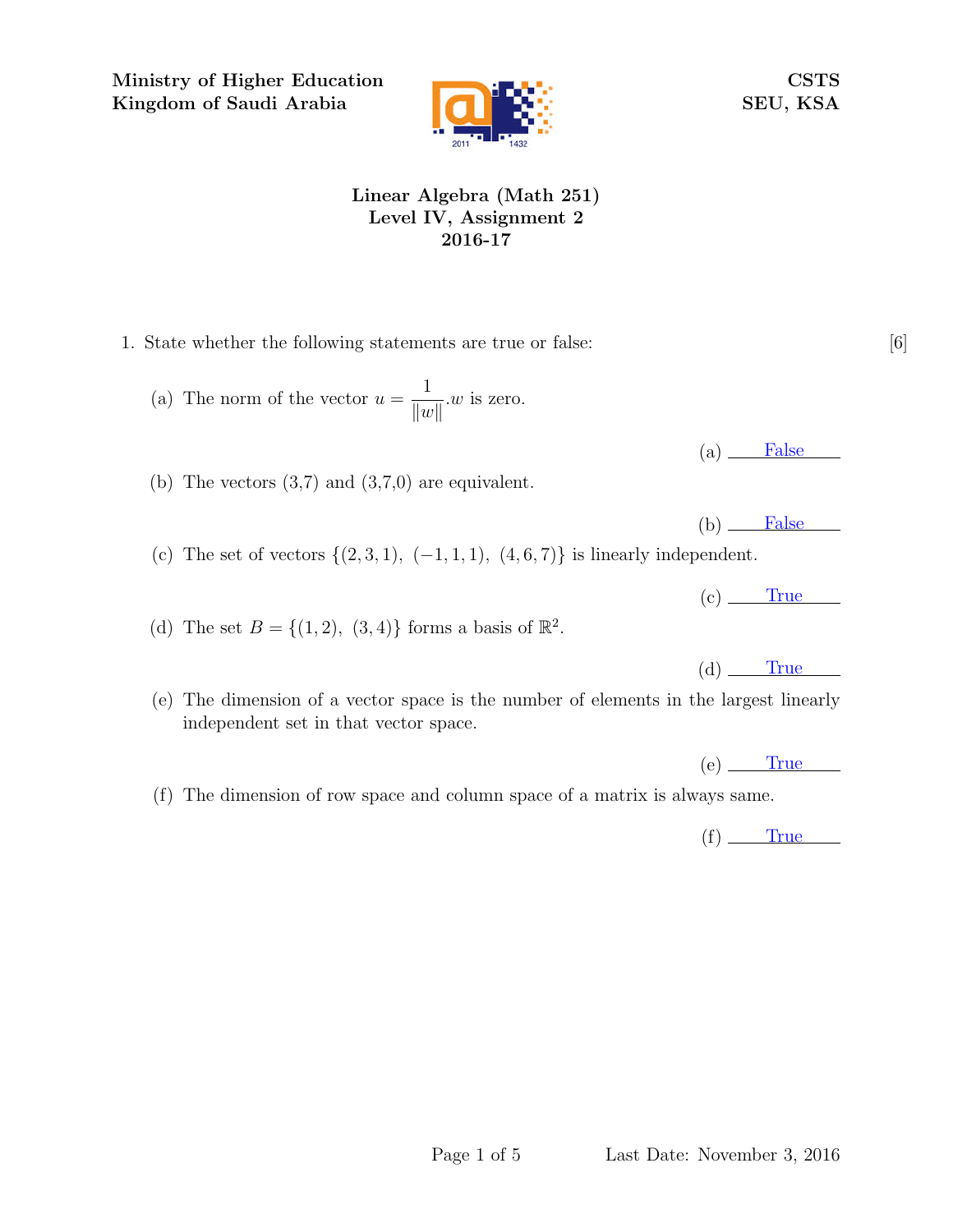- 2. Select one of the alternatives from the following questions as your answer. [6]
	- (a) If  $u = (1, 2, 0), v = (4, 0, 6)$ , then  $d(u, v) =$  $A. \sqrt{48}$ B. 7 C. 48 D. 49 (b) If  $u = (7, 3, -4, 5)$  and  $v = (2, 1, -1, 0)$  then  $u \cdot v =$  $A. \sqrt{21}$ B. 13 C. 21 D. 12 (c) The set  $A = \{$  $\left[ \begin{array}{ccc} 1 & 0 & 0 \\ 0 & 0 & 0 \end{array} \right],$  $\left[\begin{array}{ccc} 0 & 1 & 0 \\ 0 & 0 & 0 \end{array}\right]$  $\left[\begin{array}{ccc} 0 & 0 & 1 \\ 0 & 0 & 0 \end{array}\right]$  $\left[ \begin{array}{rrr} 0 & 0 & 0 \\ 1 & 0 & 0 \end{array} \right],$  $\left[\begin{array}{ccc} 0 & 0 & 0 \\ 0 & 1 & 0 \end{array}\right],$  $\left[\begin{array}{ccc} 0 & 0 & 0 \\ 0 & 0 & 1 \end{array}\right]$ forms a basis of the vector space A.  $M_{32}$ B.  $M_{22}$ C.  $M_{33}$ D.  $M_{23}$ (d) If  $v = (2, 1, -2)$  and  $||kv|| = 12$ , then the value of k A. 4  $\frac{5}{9}$ 2  $C.$  -5 2 D. 3
	- (e) If  $A_{n\times n}$  is a square matrix such that  $|A| \neq 0$ , then which of the following is/are correct
		- A. nullity of  $A = 0$ .
		- B. rank of  $A = n$ .
		- C. A is invertible.
		- D. all of the above.
	- (f) If A is  $m \times n$  matrix, then
		- A. rank  $(A) = n$
		- B. rank  $(A) = m$
		- C. rank  $(A) \leq \min(m, n)$
		- D. rank  $(A) = m.n$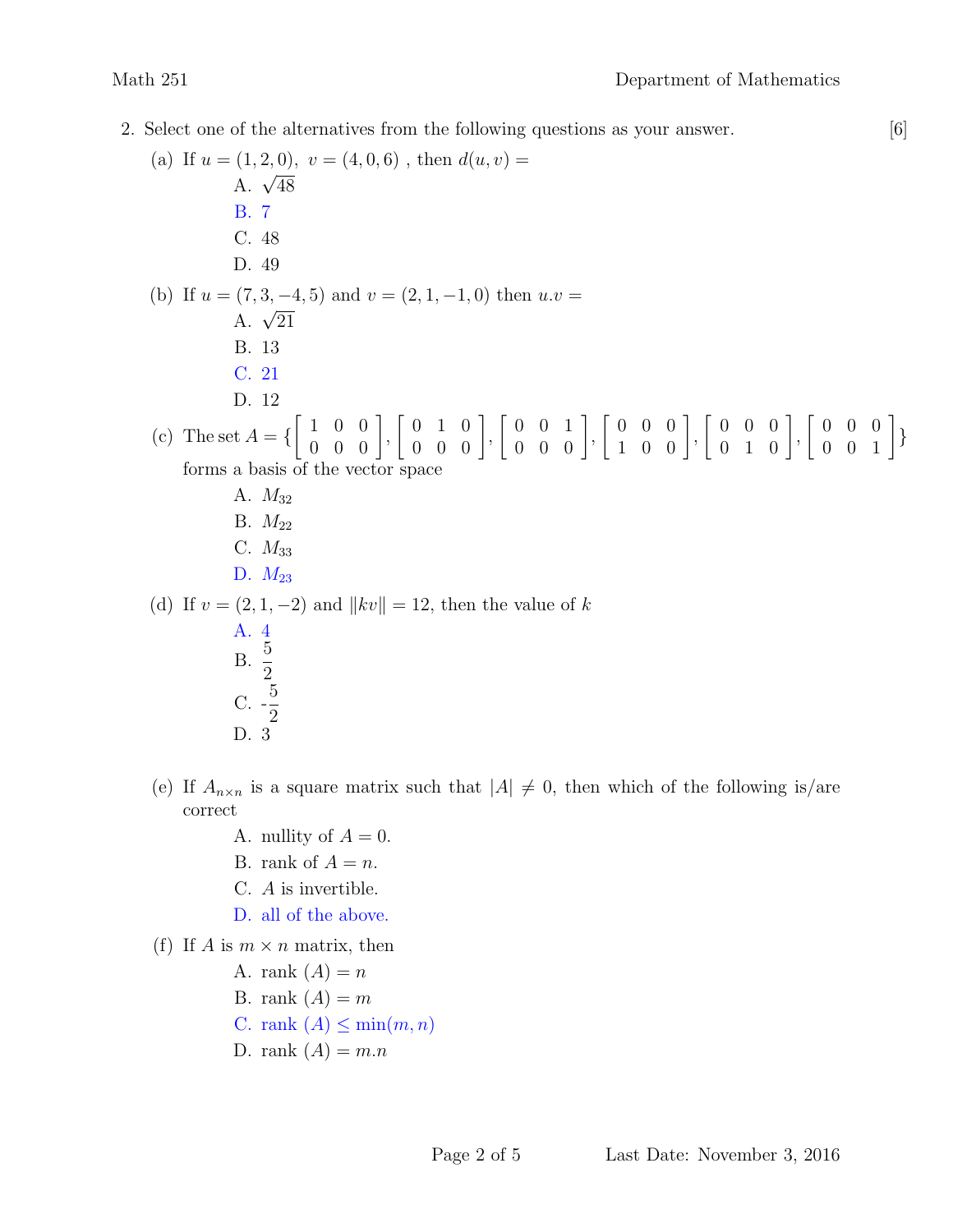3. (a) Normalized the vector  $u = (1, 2, -2)$ . [6] **Solution:** Since  $||u|| = \sqrt{1^2 + 2^2 + (-2)^2} =$ √  $9 = 3.$ 

and  $v =$ u  $\|u\|$ =  $(1, 2, -2)$ 3 =  $\sqrt{1}$ 3 , 2 3  $, -\frac{2}{2}$ 3  $\setminus$ , which is the required normalized vector.

(b) Find the angle between the vectors  $u = (1, 2, 3), v = (3, 2, 1).$ **Solution:** If  $\theta$  be the angle between vectors u and v, then

$$
\cos \theta = \frac{u.v}{\|u\| \|v\|}
$$

Now,  $u.v = 1.3 + 2.2 + 3.1 = 10$ ,  $||u|| =$ √ 14,  $||v|| =$ √ 14 Therefore,

$$
\cos \theta = \frac{10}{\sqrt{14}\sqrt{14}} = \frac{2}{7}
$$

 $\theta = \cos^{-1}\left(\frac{2}{\pi}\right)$ 7  $\setminus$ , which is the required angle.

(c) Find  $(u \times v) \times w$  for  $u = (3, 2, -1), v = (0, 2, -3), w = (2, 6, 7).$ Solution: Since

$$
u \times v = \begin{vmatrix} i & j & k \\ 3 & 2 & -1 \\ 0 & 2 & -3 \end{vmatrix}
$$
  
= -4*i* + 9*j* + 6*k*  

$$
u \times v = (-4, 9, 6)
$$
  

$$
\therefore (u \times v) \times w = \begin{vmatrix} i & j & k \\ -4 & 9 & 6 \\ 2 & 6 & 7 \end{vmatrix}
$$
  
= 27*i* + 40*j* - 42*k*  

$$
(u \times v) \times w = (27, 40, -42)
$$

4. Consider the vectors  $u = (1, 2, 3)$  and  $v = (2, 3, 1)$  in  $\mathbb{R}^3$ . Write  $w = (1, 3, 8)$  as a linear [3] combination of  $u$  and  $v$ .

**Solution:** Suppose  $w = c_1u + c_2v$ , where  $c_1$  and  $c_2$  are scalars whose values are to be determined.

$$
w = c_1u + c_2v
$$
  
(1,3,8) = c<sub>1</sub>(1,2,3) + c<sub>2</sub>(2,3,1)  
(1,3,8) = (c<sub>1</sub> + 2c<sub>2</sub>, 2c<sub>1</sub> + 3c<sub>2</sub>, 3c<sub>1</sub> + c<sub>2</sub>)  

$$
\Rightarrow c_1 + 2c_2 = 1, \quad 2c_1 + 3c_2 = 3, \quad 3c_1 + c_2 = 8
$$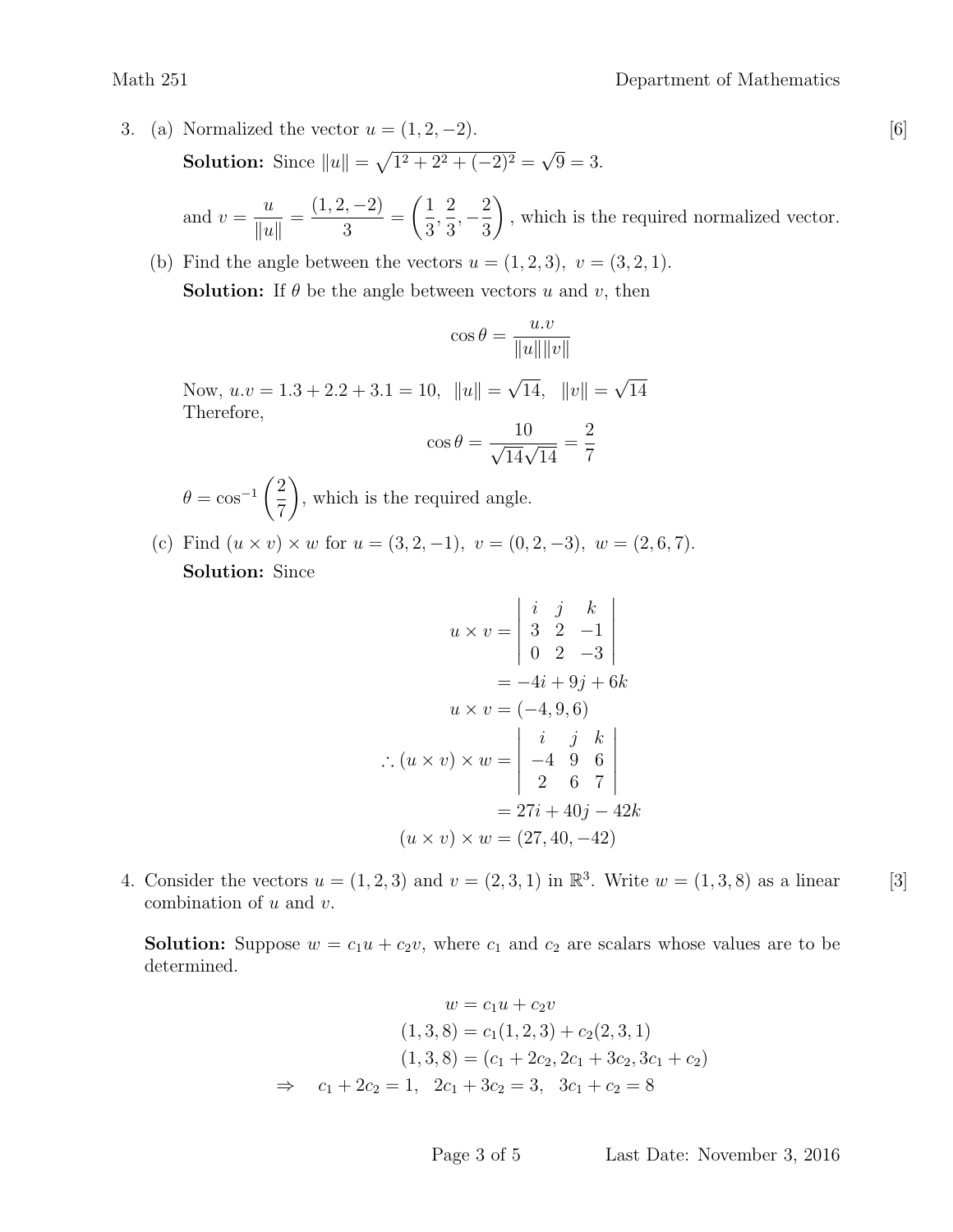On solving we get  $c_1 = 3$ ,  $c_2 = -1$ Therefore,

 $w=3u-v$ 

which is the required linear combination.

5. Determine whether or not the set  $\{(1,1,1), (1,2,3), (2,-1,1)\}$  form a basis of  $\mathbb{R}^3$ . [3]

**Solution:** The three vectors in  $\mathbb{R}^3$  forms a basis if and only if they are linearly independent. Thus form the matrix whose rows are the given vectors and reduce it to echelon form

|  | $\begin{bmatrix} 1 & 1 & 1 \\ 1 & 2 & 3 \end{bmatrix}$ $\sim$ $\begin{bmatrix} 1 & 1 & 1 \\ 0 & 1 & 2 \end{bmatrix}$ $\sim$ $\begin{bmatrix} 1 & 1 & 1 \\ 0 & 1 & 2 \end{bmatrix}$ |  |  |  |  |
|--|------------------------------------------------------------------------------------------------------------------------------------------------------------------------------------|--|--|--|--|
|  | $\begin{bmatrix} 2 & -1 & 1 \end{bmatrix}$ $\begin{bmatrix} 0 & -3 & -1 \end{bmatrix}$ $\begin{bmatrix} 0 & 0 & 5 \end{bmatrix}$                                                   |  |  |  |  |

The echelon matrix has no zero rows, so the three vectors are linearly independent and so they do form a basis of  $\mathbb{R}^3$ .

6. Find the rank and basis of the row space of the matrix  $A = \begin{bmatrix} 2 & 6 & -3 & -3 \end{bmatrix}$ . [3]  $\sqrt{ }$  $\vert$ 1 2 0 −1 2 6  $-3$   $-3$ 3 10 −6 −5 1  $|\cdot$ 

Solution: Row reduce to echelon form of the given matrix

$$
A = \begin{bmatrix} 1 & 2 & 0 & -1 \\ 2 & 6 & -3 & -3 \\ 3 & 10 & -6 & -5 \end{bmatrix} \sim \begin{bmatrix} 1 & 2 & 0 & -1 \\ 0 & 2 & -3 & -1 \\ 0 & 4 & -6 & -2 \end{bmatrix} \sim \begin{bmatrix} 1 & 2 & 0 & -1 \\ 0 & 2 & -3 & -1 \\ 0 & 0 & 0 & 0 \end{bmatrix}
$$

The two nonzero rows  $(1,2,0,-1)$  and  $(0,-2,-3,-1)$  of the echelon form of matrix A form a basis for row space of A. So, rank  $(A) = 2$  and basis  $\{(1, 2, 0, -1), (0, -2, -3, -1)\}.$ 

7. Find the basis and dimension of the solution space  $W$  of the following homogeneous [3] system:

$$
x + 2y + z - 2t = 0
$$
  

$$
2x + 4y + 4z - 3t = 0
$$
  

$$
3x + 6y + 7z - 4t = 0
$$